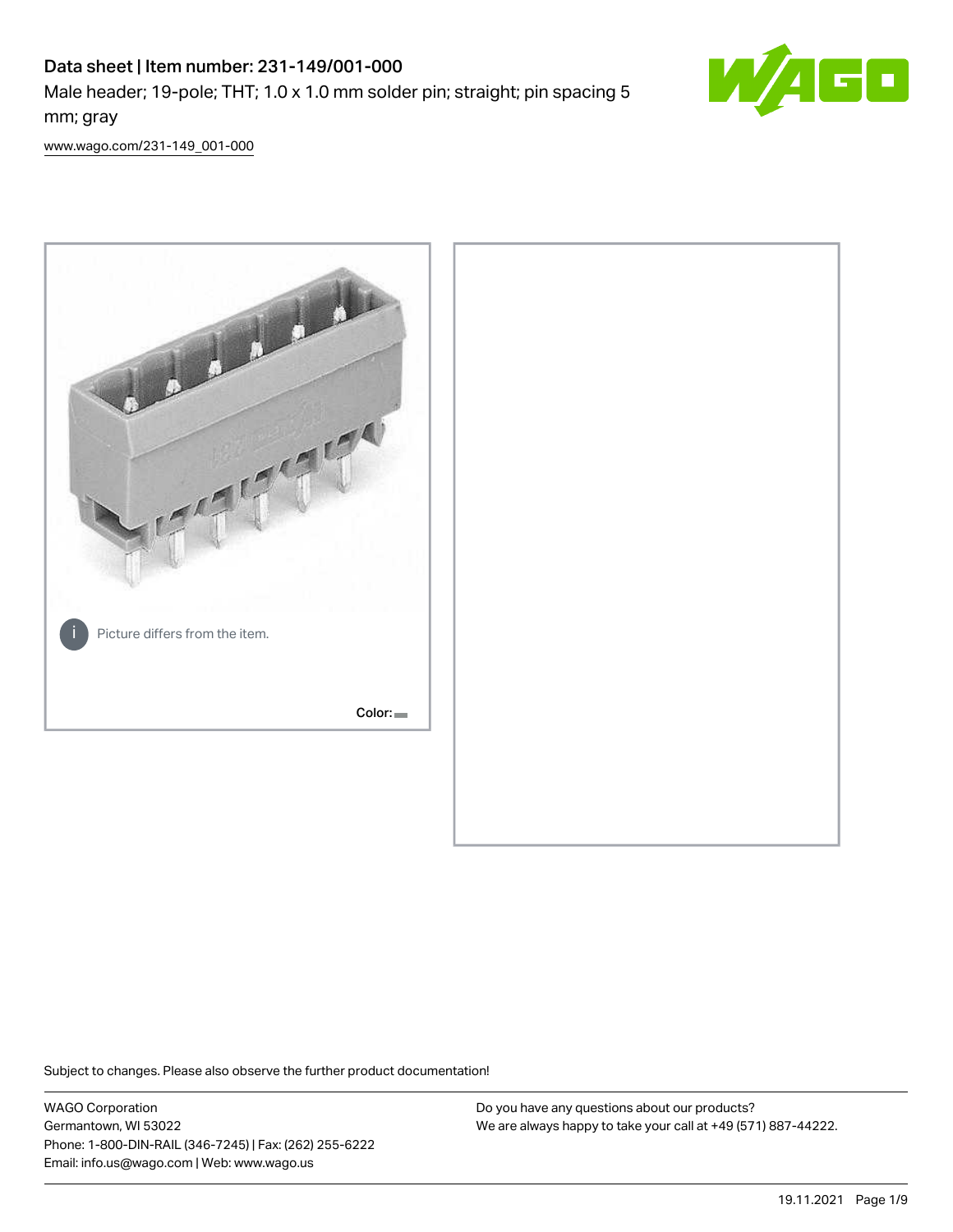

Dimensions in mm

 $L =$  (pole no.  $-1$ ) x pin spacing  $+8.2$  mm

#### Item description

- **Horizontal or vertical PCB mounting via straight or angled solder pins**
- **Pin cross-section: 1 x 1 mm**
- $\blacksquare$ With coding fingers

# Data Notes

Safety information 1 The MCS – MULTI CONNECTION SYSTEM includes connectors

Subject to changes. Please also observe the further product documentation!  $\nu$ 

WAGO Corporation Germantown, WI 53022 Phone: 1-800-DIN-RAIL (346-7245) | Fax: (262) 255-6222 Email: info.us@wago.com | Web: www.wago.us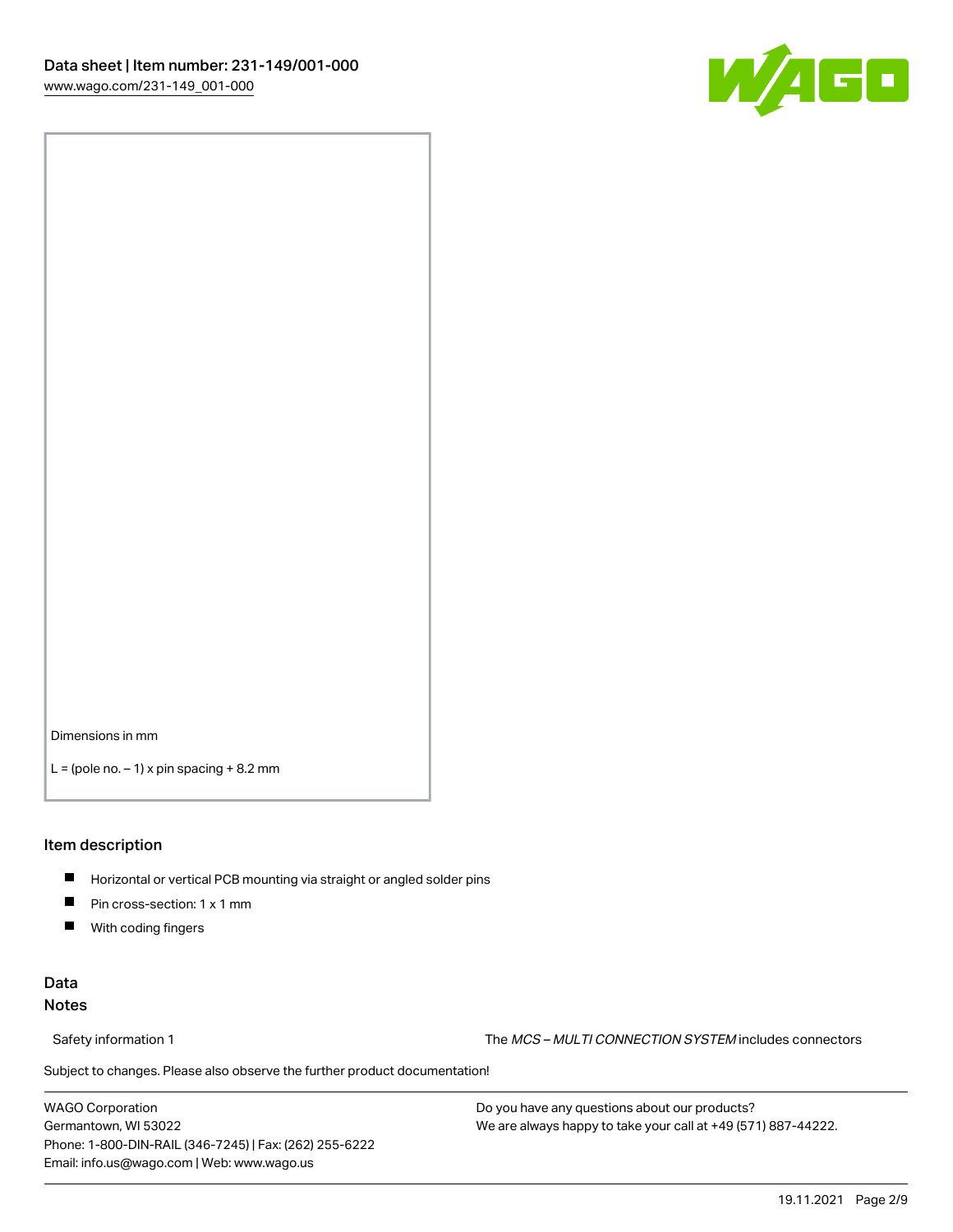

|           | without breaking capacity in accordance with DIN EN 61984. When<br>used as intended, these connectors must not be connected<br>/disconnected when live or under load. The circuit design should<br>ensure header pins, which can be touched, are not live when<br>unmated. |
|-----------|----------------------------------------------------------------------------------------------------------------------------------------------------------------------------------------------------------------------------------------------------------------------------|
| Variants: | Other pole numbers<br>3.8 mm pin projection for male headers with straight solder pins<br>Gold-plated or partially gold-plated contact surfaces<br>Other versions (or variants) can be requested from WAGO Sales or<br>configured at https://configurator.wago.com/        |

# Electrical data

# IEC Approvals

| Ratings per                 | IEC/EN 60664-1                                            |
|-----------------------------|-----------------------------------------------------------|
| Rated voltage (III / 3)     | 320 V                                                     |
| Rated surge voltage (III/3) | 4 <sub>k</sub> V                                          |
| Rated voltage (III/2)       | 320 V                                                     |
| Rated surge voltage (III/2) | 4 <sub>k</sub> V                                          |
| Nominal voltage (II/2)      | 630 V                                                     |
| Rated surge voltage (II/2)  | 4 <sub>k</sub> V                                          |
| Rated current               | 12A                                                       |
| Legend (ratings)            | (III / 2) ≙ Overvoltage category III / Pollution degree 2 |

# UL Approvals

| Approvals per                  | UL 1059 |
|--------------------------------|---------|
| Rated voltage UL (Use Group B) | 300 V   |
| Rated current UL (Use Group B) | 10 A    |
| Rated voltage UL (Use Group D) | 300 V   |
| Rated current UL (Use Group D) | 10 A    |

# Ratings per UL

| Rated voltage UL 1977 | 600V   |
|-----------------------|--------|
| Rated current UL 1977 | $\sim$ |

# CSA Approvals

| Approvals per                   | ~~    |
|---------------------------------|-------|
| Rated voltage CSA (Use Group B) | 3UU 1 |

Subject to changes. Please also observe the further product documentation!

| <b>WAGO Corporation</b>                                | Do you have any questions about our products?                 |
|--------------------------------------------------------|---------------------------------------------------------------|
| Germantown, WI 53022                                   | We are always happy to take your call at +49 (571) 887-44222. |
| Phone: 1-800-DIN-RAIL (346-7245)   Fax: (262) 255-6222 |                                                               |
| Email: info.us@wago.com   Web: www.wago.us             |                                                               |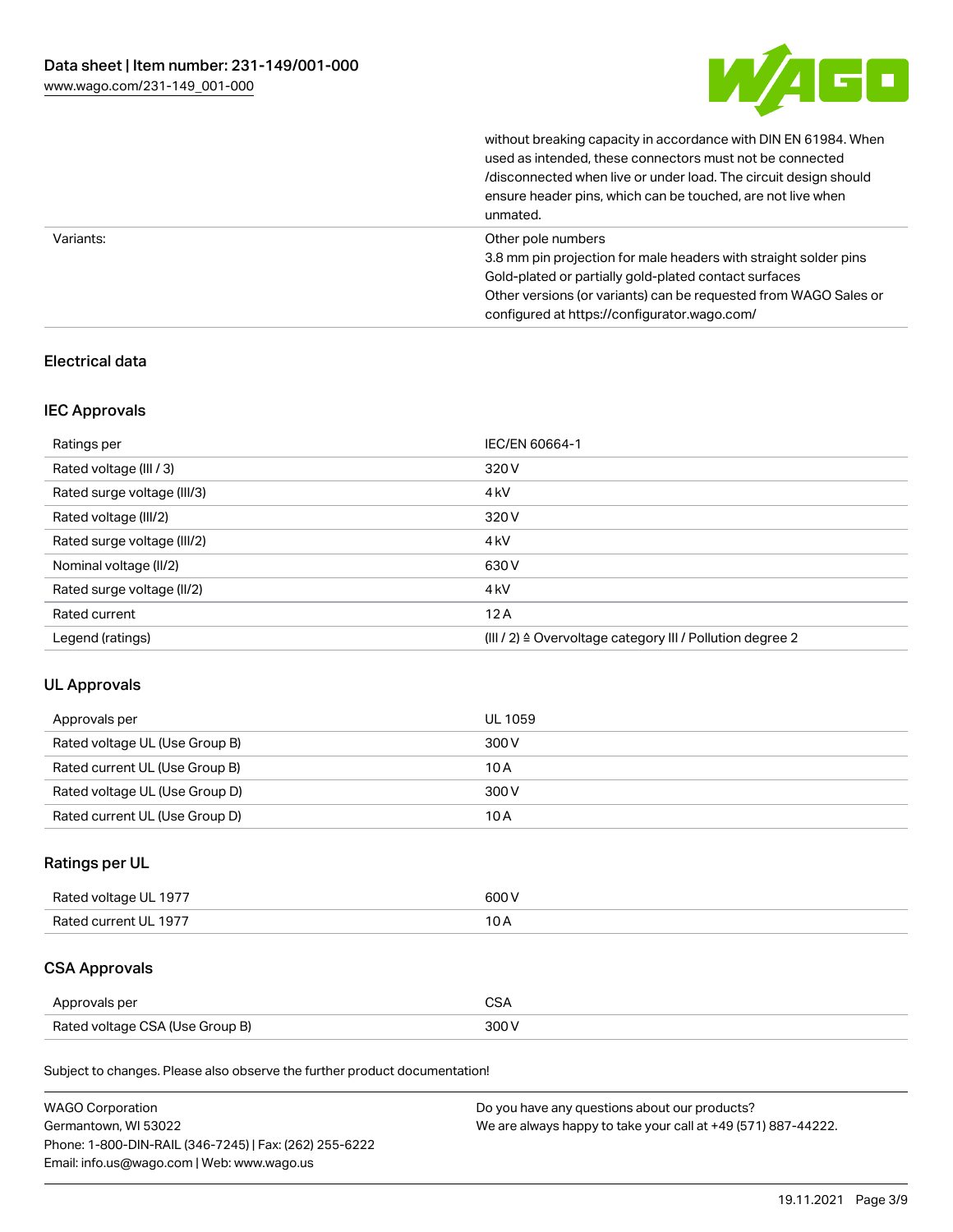[www.wago.com/231-149\\_001-000](http://www.wago.com/231-149_001-000)



| Rated current CSA (Use Group B) | 10 A  |
|---------------------------------|-------|
| Rated voltage CSA (Use Group D) | 300 V |
| Rated current CSA (Use Group D) | 10 A  |

#### Connection data

| Total number of potentials | - 1 |
|----------------------------|-----|
| Number of connection types |     |
| Number of levels           |     |

# Connection 1

| Number of poles |  |
|-----------------|--|
|                 |  |

# Physical data

| Pin spacing                          | 5 mm / 0.197 inch    |
|--------------------------------------|----------------------|
| Width                                | 98.2 mm / 3.866 inch |
| Height                               | 17 mm / 0.669 inch   |
| Height from the surface              | 12 mm / 0.472 inch   |
| Depth                                | 8.4 mm / 0.331 inch  |
| Solder pin length                    | $5 \,\mathrm{mm}$    |
| Solder pin dimensions                | $1 \times 1$ mm      |
| Drilled hole diameter with tolerance | $1.4$ $(+0.1)$ mm    |

# Plug-in connection

| Contact type (pluggable connector) | Male connector/plug |
|------------------------------------|---------------------|
| Connector (connection type)        | for PCB             |
| Mismating protection               | No                  |
| Mating direction to the PCB        | $90^{\circ}$        |
| Locking of plug-in connection      | Without             |

# PCB contact

| PCB Contact                         | тнт                                      |
|-------------------------------------|------------------------------------------|
| Solder pin arrangement              | over the entire male connector (in-line) |
| Number of solder pins per potential |                                          |

Subject to changes. Please also observe the further product documentation!

WAGO Corporation Germantown, WI 53022 Phone: 1-800-DIN-RAIL (346-7245) | Fax: (262) 255-6222 Email: info.us@wago.com | Web: www.wago.us Do you have any questions about our products? We are always happy to take your call at +49 (571) 887-44222.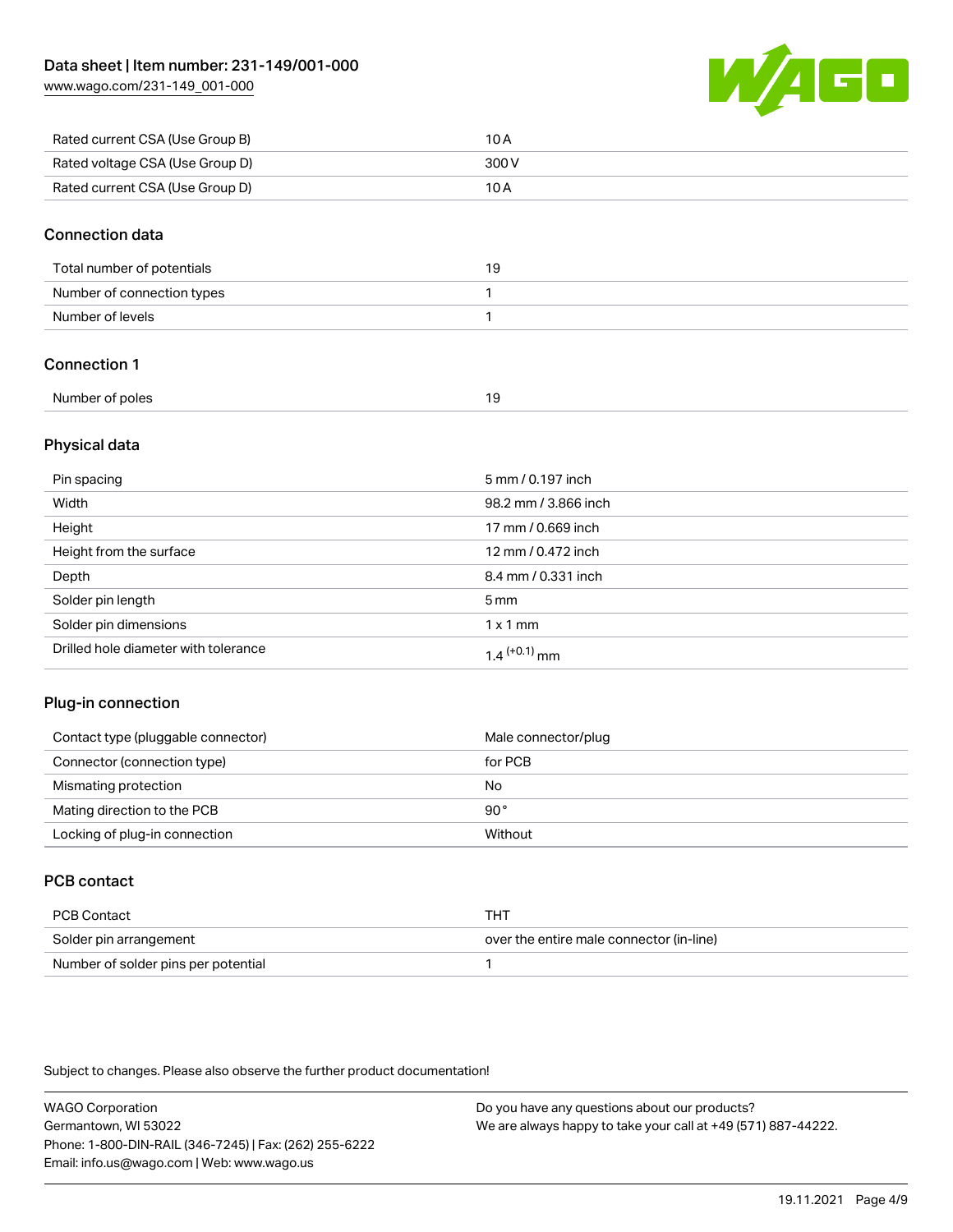

# Material data

| Color                       | gray                                    |
|-----------------------------|-----------------------------------------|
| Material group              |                                         |
| Insulation material         | Polyamide (PA66)                        |
| Flammability class per UL94 | V <sub>0</sub>                          |
| Contact material            | Electrolytic copper ( $E_{\text{Cu}}$ ) |
| Contact plating             | tin-plated                              |
| Fire load                   | $0.105$ MJ                              |
| Weight                      | 5.9g                                    |

# Environmental requirements

| Limit temperature range | $+100 °C$<br>-60 |
|-------------------------|------------------|
|-------------------------|------------------|

# Commercial data

| Product Group         | 3 (Multi Conn. System) |
|-----------------------|------------------------|
| PU (SPU)              | 50 Stück               |
| Packaging type        | box                    |
| Country of origin     | PL                     |
| <b>GTIN</b>           | 4044918864077          |
| Customs tariff number | 8536694040             |

#### Approvals / Certificates

#### Country specific Approvals

| Logo | Approval                               | <b>Additional Approval Text</b> | Certificate<br>name |
|------|----------------------------------------|---------------------------------|---------------------|
|      | CВ<br>DEKRA Certification B.V.         | IEC 61984                       | NL-39756            |
|      | <b>CSA</b><br>DEKRA Certification B.V. | C <sub>22.2</sub>               | LR 18677-<br>25     |

#### Ship Approvals

|      |                             |                                 | Certificate |
|------|-----------------------------|---------------------------------|-------------|
| Logo | Approval                    | <b>Additional Approval Text</b> | name        |
|      | <b>ABS</b>                  | -                               | 19-         |
|      | American Bureau of Shipping |                                 | HG1869876-  |

Subject to changes. Please also observe the further product documentation!

| <b>WAGO Corporation</b>                                | Do you have any questions about our products?                 |
|--------------------------------------------------------|---------------------------------------------------------------|
| Germantown, WI 53022                                   | We are always happy to take your call at +49 (571) 887-44222. |
| Phone: 1-800-DIN-RAIL (346-7245)   Fax: (262) 255-6222 |                                                               |
| Email: info.us@wago.com   Web: www.wago.us             |                                                               |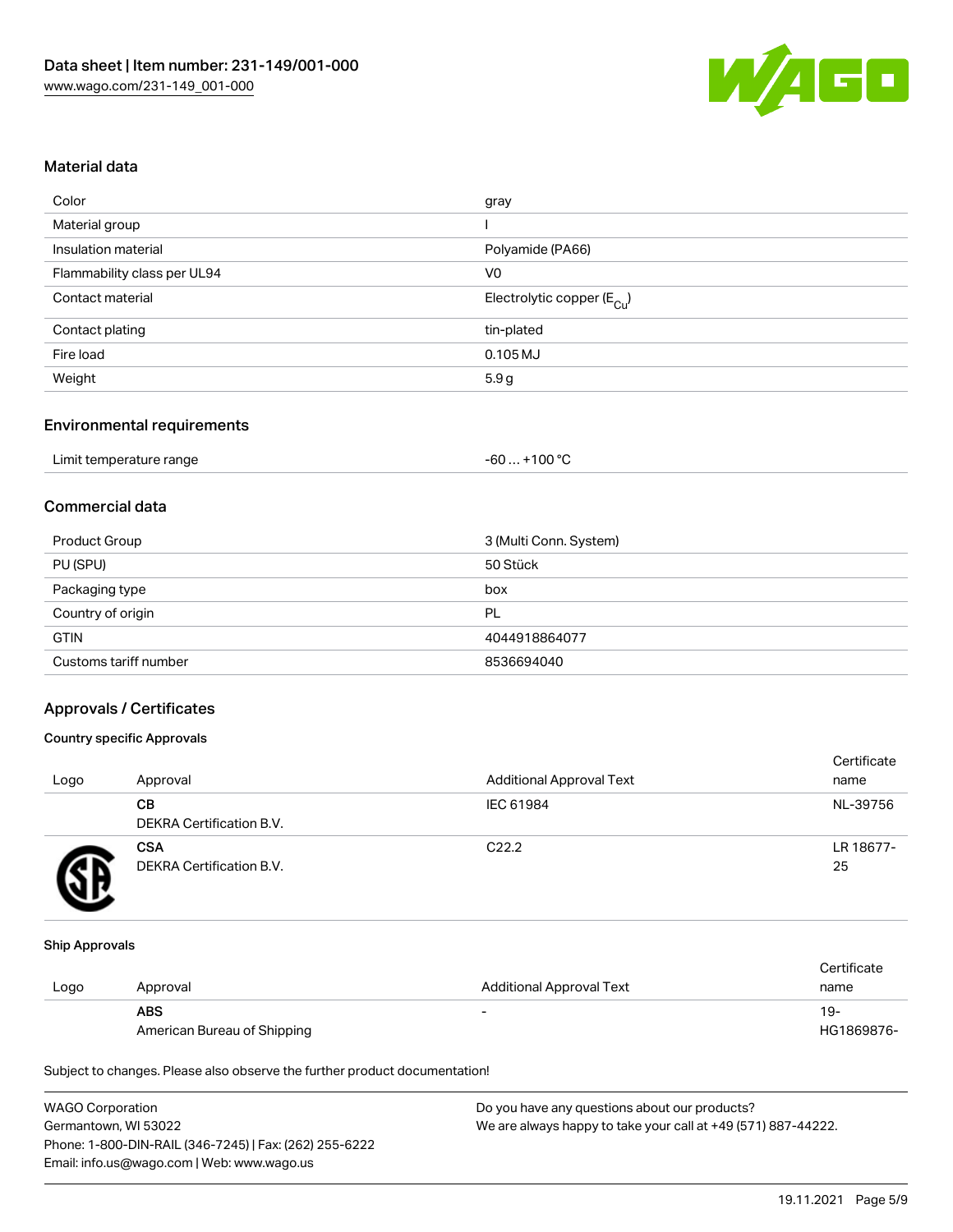

| ABS                 |                                        |                                 | <b>PDA</b>  |
|---------------------|----------------------------------------|---------------------------------|-------------|
|                     | BV                                     | <b>IEC 60998</b>                | 11915/D0    |
|                     | Bureau Veritas S.A.                    |                                 | BV          |
| <b>BUREAU</b>       |                                        |                                 |             |
|                     | <b>DNV GL</b>                          | $\overline{\phantom{a}}$        | TAE000016Z  |
|                     | Det Norske Veritas, Germanischer Lloyd |                                 |             |
| <b>UL-Approvals</b> |                                        |                                 |             |
|                     |                                        |                                 | Certificate |
| Logo                | Approval                               | <b>Additional Approval Text</b> | name        |
|                     | UL                                     | UL 1059                         | E45172      |
|                     | Underwriters Laboratories Inc.         |                                 |             |

. .

UR Underwriters Laboratories Inc.

# Counterpart

| Item no.231-119/026-000<br>Female plug; 19-pole; 12 AWG max; pin spacing 5 mm; 1 conductor per pole; gray | www.wago.com/231-119<br>$/026 - 000$ |
|-----------------------------------------------------------------------------------------------------------|--------------------------------------|
| Item no.2231-119/026-000                                                                                  | www.wago.com/2231-119                |
| Female plug; 19-pole; push-button; 12 AWG max; pin spacing 5 mm; 1-conductor per pole; gray               | $/026 - 000$                         |
| Item no.2231-119/037-000                                                                                  | www.wago.com/2231-119                |
| Female plug; 19-pole; push-button; locking lever; 12 AWG max; pin spacing 5 mm; 1-conductor per           | /037-000                             |
| pole; gray                                                                                                |                                      |
| Item no.2231-119/031-000                                                                                  | www.wago.com/2231-119                |
| Female plug; 19-pole; push-button; mounting flange; 12 AWG max; pin spacing 5 mm; 1-conductor per         | /031-000                             |
| pole; gray                                                                                                |                                      |
| Item no.231-119/031-000                                                                                   | www.wago.com/231-119                 |
| Female plug; 19-pole; mounting flange; 12 AWG max; pin spacing 5 mm; 1 conductor per pole; gray           | /031-000                             |
| Item no.2231-119/102-000                                                                                  | www.wago.com/2231-119                |
| Female plug; 19-pole; push-button; with integrated end plate; 12 AWG max; pin spacing 5 mm; 1-            | /102-000                             |
| conductor per pole; gray                                                                                  |                                      |
|                                                                                                           |                                      |
| Item no.231-119/037-000                                                                                   | www.wago.com/231-119                 |
| Female plug; 19-pole; locking lever; 12 AWG max; pin spacing 5 mm; 1 conductor per pole; gray             | /037-000                             |
|                                                                                                           |                                      |

Subject to changes. Please also observe the further product documentation!

WAGO Corporation Germantown, WI 53022 Phone: 1-800-DIN-RAIL (346-7245) | Fax: (262) 255-6222 Email: info.us@wago.com | Web: www.wago.us

Do you have any questions about our products? We are always happy to take your call at +49 (571) 887-44222.

UL 1977 E45171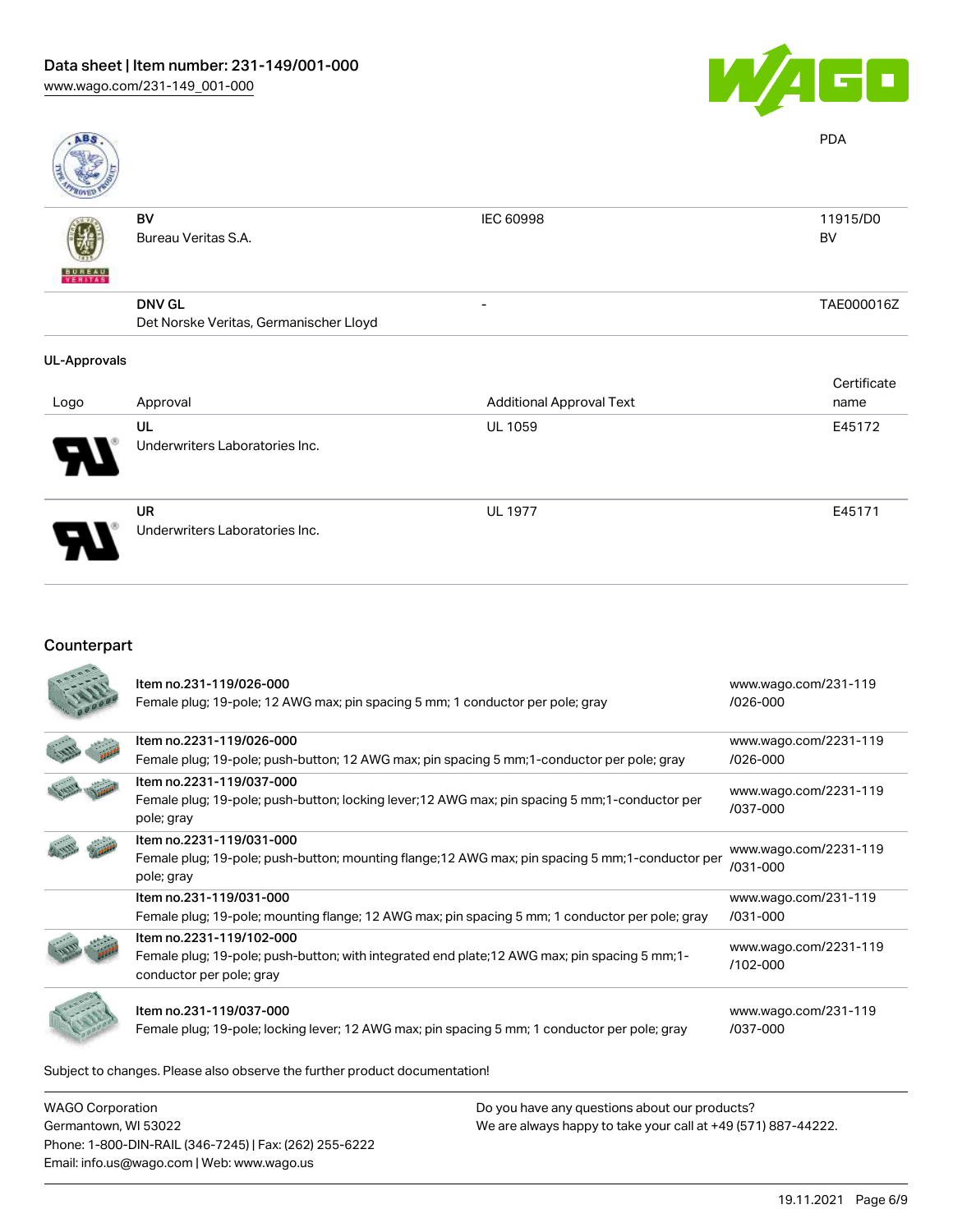Item no.232-219/026-000



| Item no.231-119/102-000<br>Female plug; 19-pole; with integrated end plate; 12 AWG max; pin spacing 5 mm; 1 conductor per<br>pole; gray              |
|------------------------------------------------------------------------------------------------------------------------------------------------------|
| Item no.231-119/027-000<br>Female plug; 19-pole; mounting flange with reinforcing strip; 12 AWG max; pin spacing 5 mm; 1<br>conductor per pole; gray |
| Item no.232-119/026-000<br>1-conductor female connector, angled; CAGE CLAMP®; 2.5 mm <sup>2</sup> ; Pin spacing 5 mm; 19-pole; 2,50<br>$mm2$ ; gray  |

| www.wago.com/231-119 |  |
|----------------------|--|
| /102-000             |  |

| www.wago.com/231-119 |  |
|----------------------|--|
| /027-000             |  |
|                      |  |

| www.wago.com/232-119 |  |
|----------------------|--|
| /026-000             |  |

[www.wago.com/232-219](https://www.wago.com/232-219/026-000) [/026-000](https://www.wago.com/232-219/026-000)

#### Optional accessories

mm²; gray

| ıaın<br>ıτ |  |
|------------|--|
|------------|--|

Ø.

| Intermediate plate |                                                                  |                      |  |
|--------------------|------------------------------------------------------------------|----------------------|--|
|                    | Item no.: 231-500<br>Spacer; for formation of groups; light gray | www.wago.com/231-500 |  |
| Coding             |                                                                  |                      |  |
|                    | Item no.: 231-129<br>Coding key; snap-on type; light gray        | www.wago.com/231-129 |  |

1-conductor female connector, angled; CAGE CLAMP®; 2.5 mm²; Pin spacing 5 mm; 19-pole; 2,50

#### **Downloads** Documentation

| <b>Additional Information</b> |            |        |          |
|-------------------------------|------------|--------|----------|
| Technical explanations        | 2019 Apr 3 | pdf    | Download |
|                               |            | 2.0 MB |          |

#### CAD files

#### CAE data

| EPLAN Data Portal 231-149/001-000 | URL | Download |
|-----------------------------------|-----|----------|
| ZUKEN Portal 231-149/001-000      | URL | Download |
| EPLAN Data Portal 231-149/001-000 | URL | Download |

#### PCB Design

Subject to changes. Please also observe the further product documentation! Symbol and Footprint 231-149/001-000

WAGO Corporation Germantown, WI 53022 Phone: 1-800-DIN-RAIL (346-7245) | Fax: (262) 255-6222 Email: info.us@wago.com | Web: www.wago.us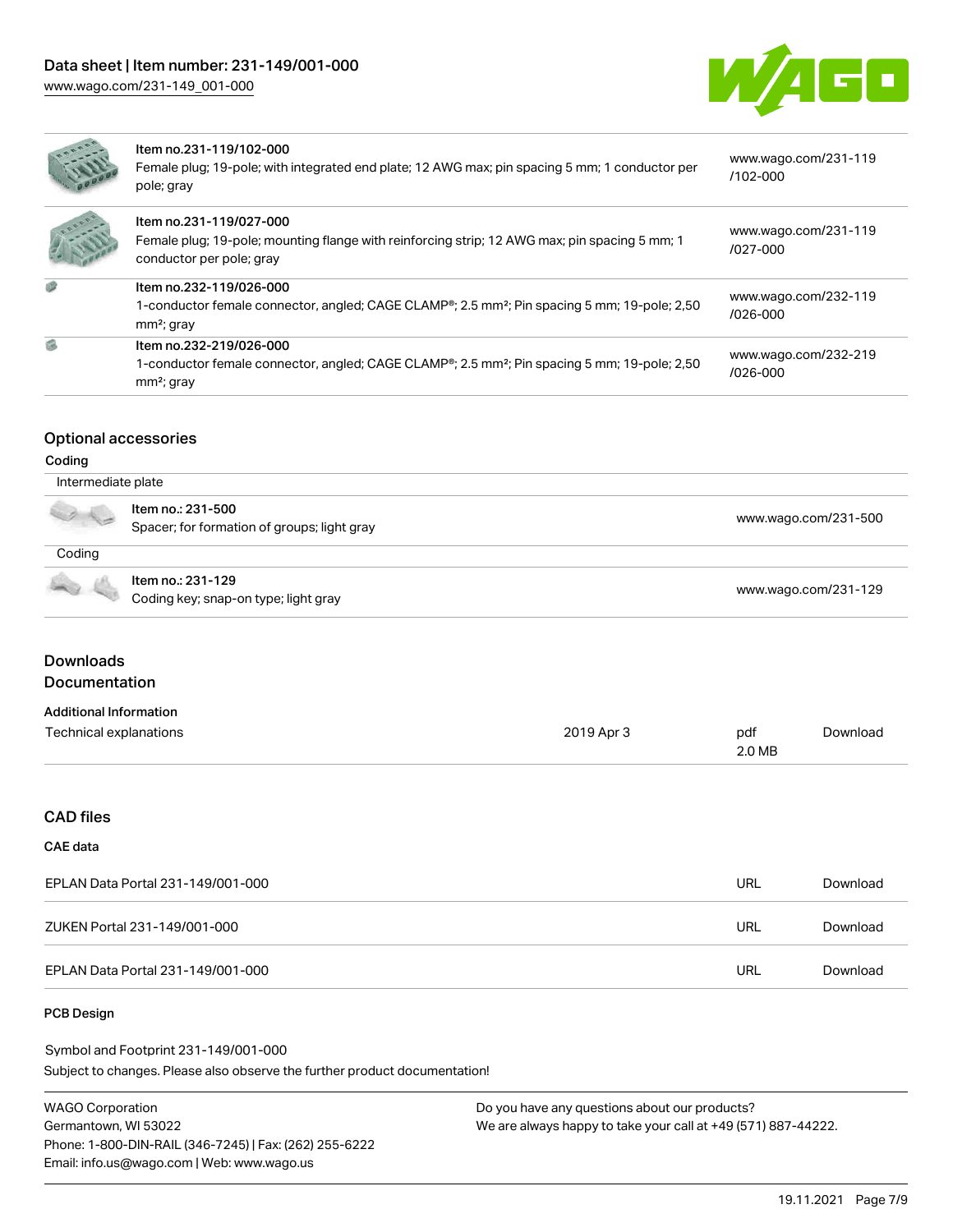# $\blacksquare$

URL [Download](https://www.wago.com/global/d/UltraLibrarian_URLS_231-149_001-000)

#### Symbol and Footprint 231-149/001-000

CAx data for your PCB design, consisting of "schematic symbols and PCB footprints", allow easy integration of the WAGO component into your development environment.

#### Supported formats:

- $\blacksquare$ Accel EDA 14 & 15
- $\blacksquare$ Altium 6 to current version
- $\blacksquare$ Cadence Allegro
- $\blacksquare$ **DesignSpark**
- $\blacksquare$ Eagle Libraries
- $\blacksquare$ KiCad
- $\blacksquare$ Mentor Graphics BoardStation
- $\blacksquare$ Mentor Graphics Design Architect
- $\blacksquare$ Mentor Graphics Design Expedition 99 and 2000
- $\blacksquare$ OrCAD 9.X PCB and Capture
- $\blacksquare$ PADS PowerPCB 3, 3.5, 4.X, and 5.X
- $\blacksquare$ PADS PowerPCB and PowerLogic 3.0
- $\blacksquare$ PCAD 2000, 2001, 2002, 2004, and 2006
- $\blacksquare$ Pulsonix 8.5 or newer
- $\blacksquare$ STL
- $\blacksquare$ 3D STEP
- $\blacksquare$ TARGET 3001!
- $\blacksquare$ View Logic ViewDraw
- $\blacksquare$ Quadcept
- $\blacksquare$ Zuken CadStar 3 and 4
- $\blacksquare$ Zuken CR-5000 and CR-8000

PCB Component Libraries (EDA), PCB CAD Library Ultra Librarian

#### CAD data

| 2D/3D Models 231-149/001-000                                                        | URL                                             | Download |
|-------------------------------------------------------------------------------------|-------------------------------------------------|----------|
|                                                                                     |                                                 |          |
| <b>Environmental Product Compliance</b>                                             |                                                 |          |
| <b>Compliance Search</b>                                                            |                                                 |          |
| Environmental Product Compliance 231-149/001-000                                    | URL                                             | Download |
| THT male header; 1.0 x 1.0 mm solder pin; straight; Pin spacing 5 mm; 19-pole; gray |                                                 |          |
| Subject to changes. Please also observe the further product documentation!          |                                                 |          |
| $MADO$ Carneration                                                                  | $Dayson$ boys any questions about our products? |          |

WAGO Corporation Germantown, WI 53022 Phone: 1-800-DIN-RAIL (346-7245) | Fax: (262) 255-6222 Email: info.us@wago.com | Web: www.wago.us